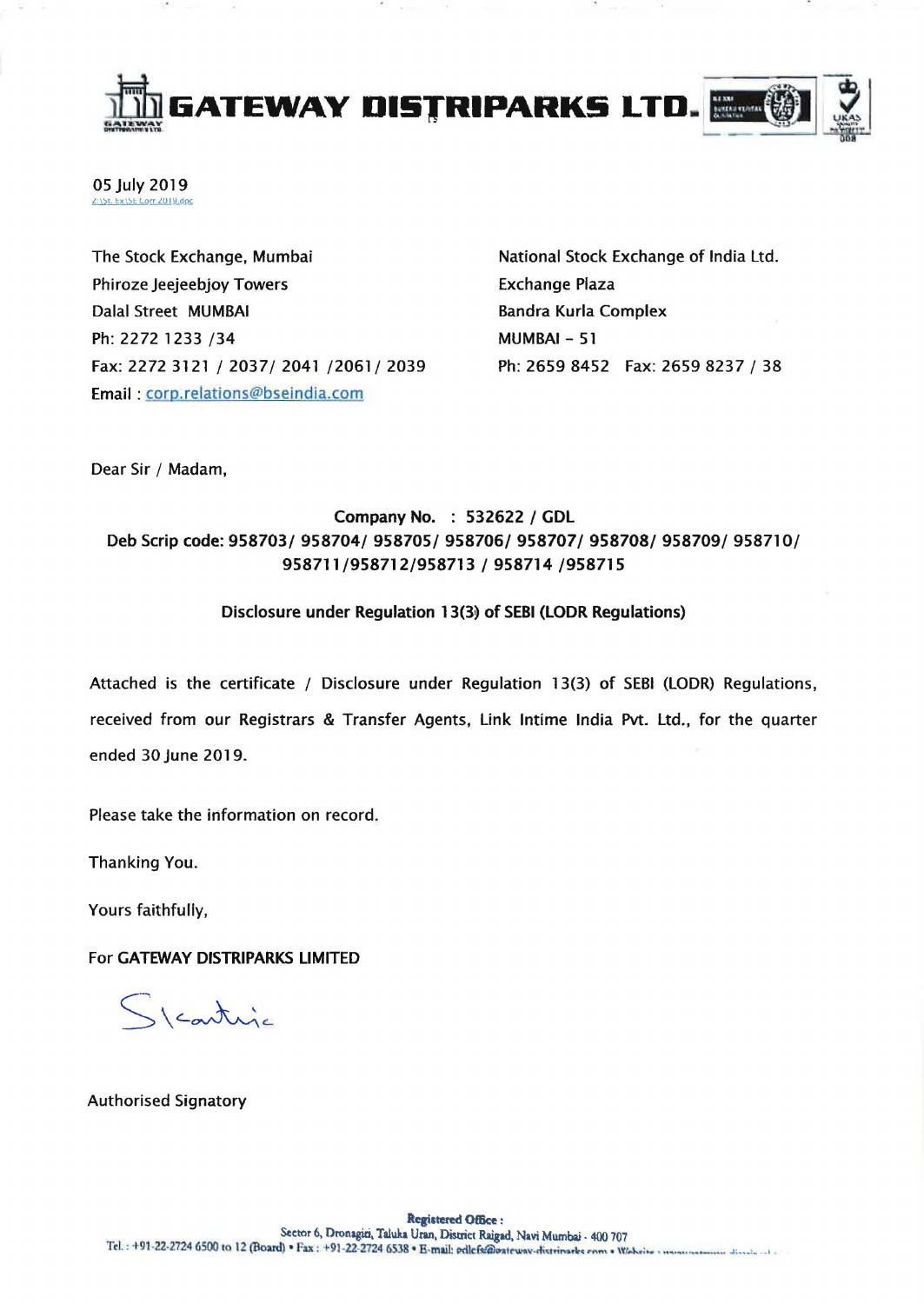

Link Intime India Pvt. Ltd. CIN: U67190MH1999PTC118368 C-101, 247 Park, L.B.S. Marg, Vikhroli (West), Mumbai - 400 083. Tel.: +91 22 4918 6000 Fax: +91 22 4918 6060 E-mail: mumbai@linkintime.co.in Website : www.linkintime.co.in

**Date: 03.07.2019**

**TO,**

## **UNIT: GATEWAY DISTRIPARKS LIMITED**

| Sub.: | Statement of Investor Complaints for the quarter ended on June 30,2019 w.r.t. Non-<br><b>Convertible Debentures ("NCDs")</b>                                       |
|-------|--------------------------------------------------------------------------------------------------------------------------------------------------------------------|
| Ref.: | Regulation 13(3) of the Securities and Exchange Board of India (Listing Obligations and<br>Disclosure Requirements) Regulations, 2015 ("SEBI Listing Regulations") |

We, Link Intime India Private Limited, are the Registrar and Transfer Agents of the Company w.r.t. said NCDs, only for providing electronic connectivity to the Company.

We further confirm that during the quarter ended on **01st April 2019** to **30 th June 2019**, we have not received any complaints/ grievances from holders of the NCDs issued by the Company and a summary of the same, as required in terms of the SEBI Listing Regulations is as follows:

| <b>Particulars</b>                             | <b>No. of Complaints</b> |  |  |
|------------------------------------------------|--------------------------|--|--|
| Pending at the beginning of the quarter        |                          |  |  |
| Received during the quarter                    |                          |  |  |
| Disposed off during the quarter                |                          |  |  |
| Remaining unresolved at the end of the quarter |                          |  |  |

Thanking You.

Yours faithfully For Link futime India Put Ltd. Ganesh Jadhav

**Asst. Vice President - Depository Operations**